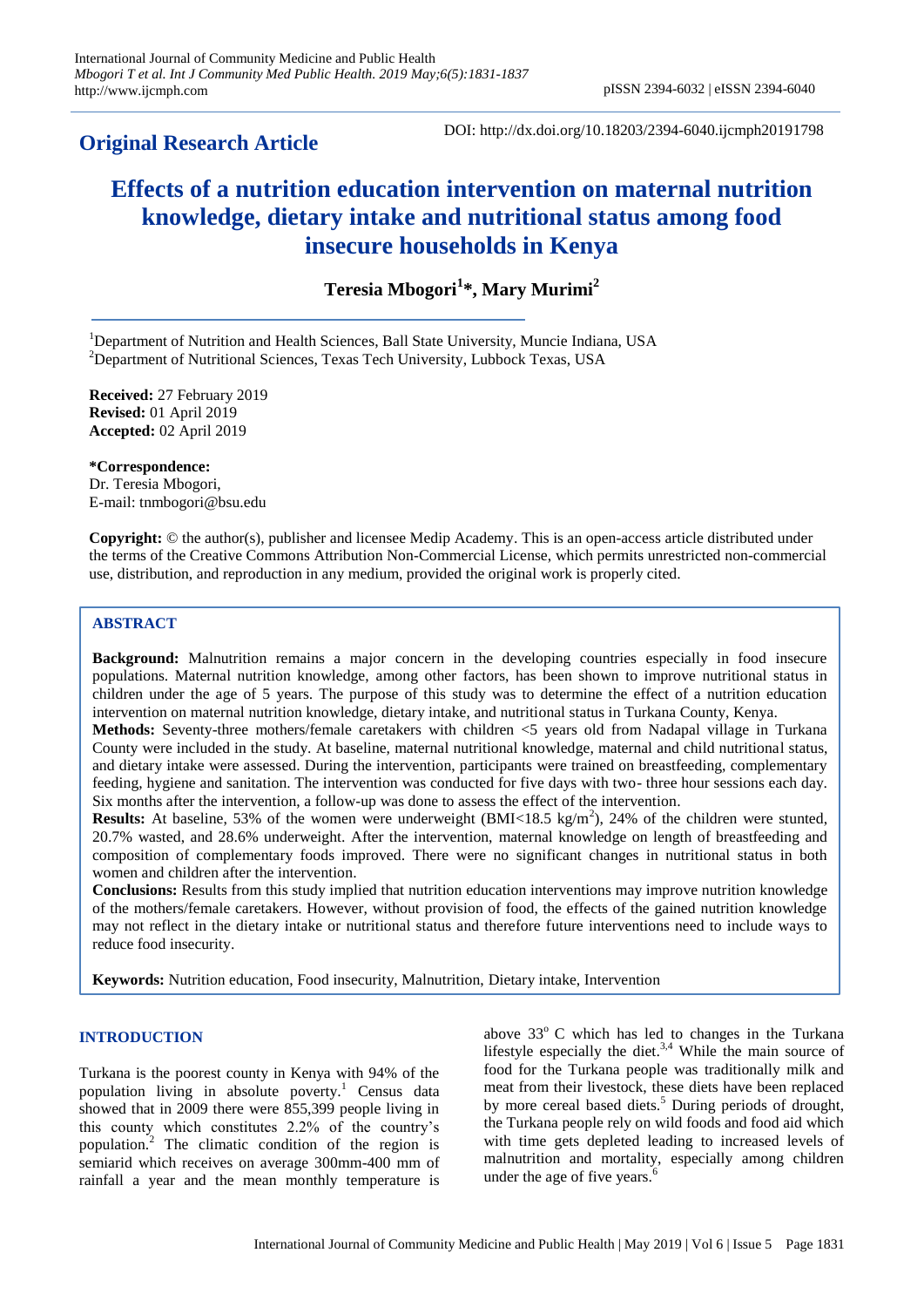The infant mortality rate of Turkana county is 60/1000 live births as compared to the global rate of 32/1000 livebirths.<sup>7</sup> The main cause of mortality and morbidity in this county has been identified as malnutrition.<sup>7</sup> Some of the determinants for child malnutrition that have been identified for this population are; food insecurity due to unreliable weather conditions, consumption of cereal based complementary foods introduced either too early or too late in the first year, and high incidences of infectious diseases such as diarrhea and respiratory tract infections.<sup>8-10</sup>

There are no documented studies that show the effects of maternal nutrition knowledge interventions on malnutrition in Turkana. Most of the documented interventional studies are unsustainable food aid based. For example, the Kenyan government, with assistance from non-governmental organizations mitigates food insecurity in Turkana by giving food aid to the food insecure families. However, food aid programs in this community are not sustainable as they are sometimes withdrawn abruptly as the donor organizations run out of funds leaving the community without alternative help.<sup>11</sup> To reduce maternal and child malnutrition in Turkana, interventions should focus on sustainable food security interventions and improvement of maternal nutrition knowledge and practice. Therefore, the purpose of this study was to conduct and assess the outcome of a nutrition education intervention among mothers/female caretakers of children under the age of five years in Turkana Kenya.

# **METHODS**

#### *Study setting and participants*

This was a longitudinal pretest-posttest study conducted over a period of one year between July 2014 and June 2015. Target population was mothers or female caretakers of children aged 0-5 years from Turkana county, Kenya. Nadapal village in Turkana was purposively selected for the study. Nadapal was selected as the study village due to its close proximity to the study center where the intervention education was provided, and the resources available to the researchers. Share International, a Faith Based Organization working in Turkana, assisted the researchers in recruitment of potential participants for the study. Oral recruitment scripts prepared by the investigators were translated to the local language and read to the community during community meetings and church gatherings. All women or female caretakers residing in Nadapal village were invited to participate in the study. All mothers or female caretakers with a child <5 years old were included in the study whereas those with children older than 5 years were excluded from the study. At baseline 146 participants (73 women and 73 children) were recruited into the study.

#### *Data collection*

Data were collected using questionnaires and anthropometric measurements. All questionnaires were translated to the Kiturkana language and were verbally administered to all the participants. All the questionnaires were administered by trained research assistants who were familiar with the local language while all the anthropometric measurements were conducted by the principal investigator.

Dietary intake for the mothers and children was assessed using 24-hour recall questionnaires. Administration of the 24-hour recall used the multiple-pass method.<sup>12</sup> The mother or caretaker completed her own 24-hour recall and another one for her child. Maternal nutrition knowledge was determined using a validated questionnaire developed to assess maternal nutritional knowledge in Indonesia.<sup>13</sup> These questions were used to assess the mother's knowledge on initiation and duration of breastfeeding, timing of the introduction of complementary foods, and care and feeding of a sick child. Nutrition status was determined through use of anthropometric measurements (weight and height). Weight was measured using Tanita HD-366 Digital Weight Scale to the nearest 0.1 kg. Height was measured using a portable stadiometer -Seca Model 213 to the nearest 0.1 cm. For those children who could not walk, length was measured using a length board sourced from the Ministry of Health dispensary in Turkana County.

#### *Intervention materials*

Development of the intervention training materials was based on the results from the baseline study. A training guide and three posters were developed by modifying a curriculum that had been developed for a similar low income population in Malawi.<sup>14</sup> The only modification made was replacement of the foods in the Malawi curriculum with those commonly consumed by the study population. The main topics covered by the training guide were; basic principles of nutrition, food preparation and preservation, breastfeeding, complementary feeding, and hygiene and sanitation. The posters included pictures and information on breastfeeding, complementary feeding and proper hygiene and sanitation. Face validity of the training materials was conducted among researchers at Texas Tech university and among four women leaders at Share International in Turkana.

#### *Intervention procedure*

The intervention was conducted in December 2014, six months after baseline data collection to allow time for preparation of training materials. All the women participants at baseline (n=73) were invited to participate in the intervention. Of all the invited participants, 62 were available for the intervention. The intervention training took place at the Share International office facilities in Nadapal.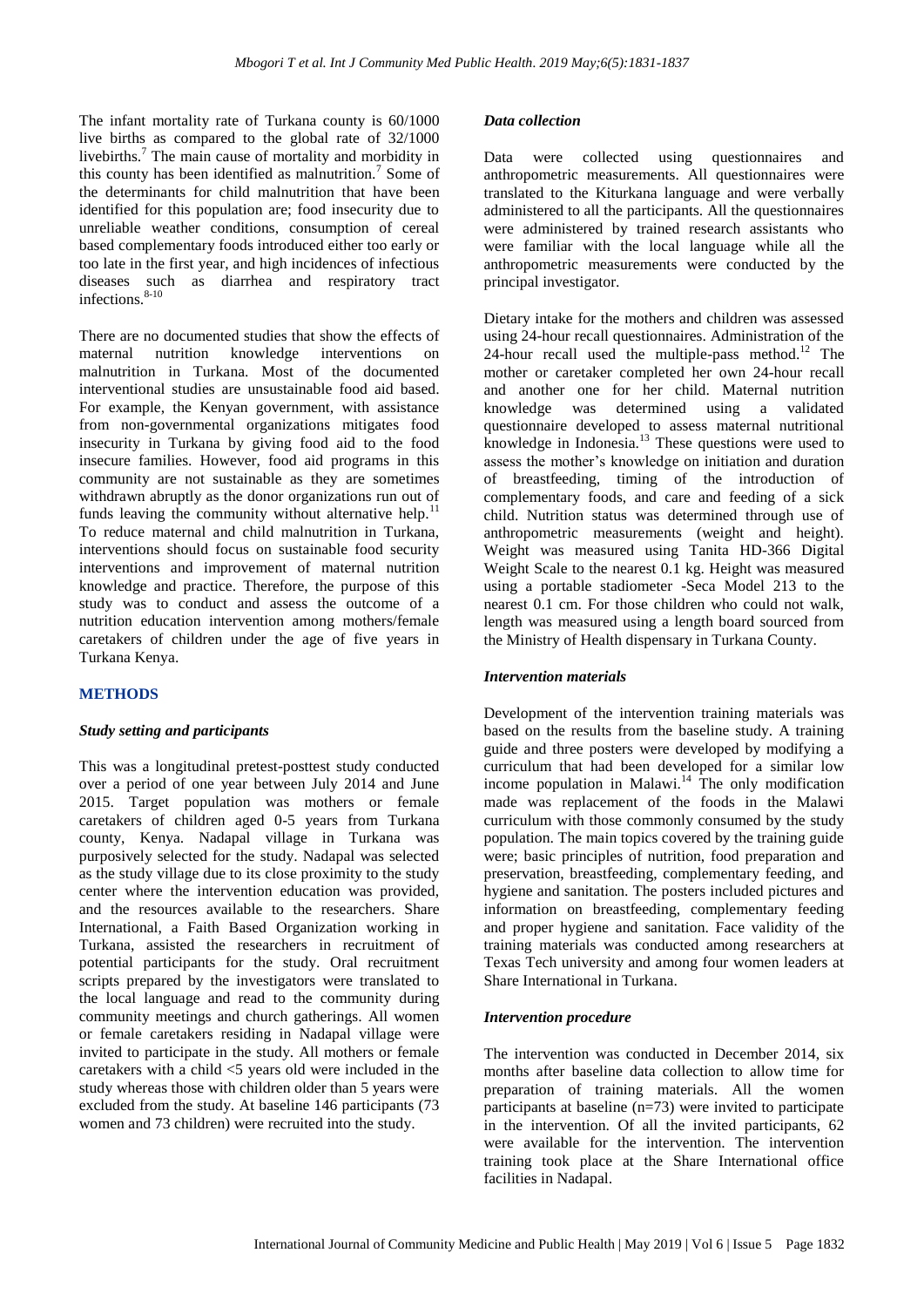The delivery of the intervention was informed by the social cognitive theory and social marketing approach. The lessons and demonstrations were developed to improve self- efficacy and behavioral capabilities of the participants by letting them participate fully in the activities such as the demonstrations. For observational learning, women leaders who had been trained by the researchers first did the demonstration activities such as preparation of food which let the participants learn from watching. In the social marketing approach, the researchers recognized that they were marketing new

behaviors and practices that the participants were not used to. The price they had to pay was change from what they were accustomed to. To address the price concept, the intervention was designed such that the recommended practices such as cooking healthier meals were within their economic and physical reach. All materials used for cooking demonstrations could be found in the local market at a price affordable to the participants. The trainers also emphasized the benefits of adopting healthier behaviors such as improved hygiene in terms of reduced susceptibility to diseases especially in children.

| Day                                       | <b>Participants</b> | <b>Lesson</b>                             | <b>Activities</b>                                                                                                                                                                                                                                                                     |  |
|-------------------------------------------|---------------------|-------------------------------------------|---------------------------------------------------------------------------------------------------------------------------------------------------------------------------------------------------------------------------------------------------------------------------------------|--|
| Day 1                                     | Women<br>leaders    | Food preparation and<br>preservation.     | Train the trainers.<br>Demonstrate on selecting, cleaning and cutting various<br>vegetables and cereals. Preparation of various dishes consumed<br>in the community using foods readily available in the market.                                                                      |  |
| Day 2                                     | Women               | Child feeding practices                   | Train the trainers.<br>Training on appropriate feeding and care practices for mothers<br>and children.                                                                                                                                                                                |  |
|                                           | leaders             | Hygiene and sanitation<br>waste disposal. | Training on importance of hand washing and proper human                                                                                                                                                                                                                               |  |
| Day 3<br><b>Session</b><br>1              | Participants        | Food preparation and<br>preservation      | Demonstrations on how to:<br>Select foods from the market<br>$\bullet$<br>Clean vegetables<br>$\bullet$<br>Preserve excess vegetables through drying<br>$\bullet$<br>Selecting cereals and legumes that are free from insects<br>$\bullet$                                            |  |
| Day 3<br><b>Session</b><br>$\overline{2}$ | Participants        | Cooking demonstrations                    | Demonstrations on cooking;<br>Vegetables (kunde, terere, cabbage, murere) through<br>$\bullet$<br>steaming and stir frying<br>Legumes (beans, peas and green grams) through boiling<br>$\bullet$<br>and frying<br>How to make mixed dishes that are nutrient dense<br>$\bullet$       |  |
| Day 4<br><b>Session</b><br>1              | Participants        | Mother and child care<br>practices        | Training on;<br>Initiation of breastfeeding<br>$\bullet$<br>Introduction of complementary foods<br>$\bullet$<br>Importance of accessing ante natal care for pregnant<br>$\bullet$<br>women<br>Importance of accessing immunization and micronutrient<br>$\bullet$<br>supplementation. |  |
| Day 4<br><b>Session</b><br>$\overline{2}$ | Participants        | Cooking demonstrations                    | Demonstrations on<br>Preparation of nutrient dense complementary foods such<br>$\bullet$<br>as enriched porridge and ugali<br>Demonstration on appropriate serving sizes for child<br>$\bullet$<br>meals                                                                              |  |
| Day 5<br><b>Session</b><br>1              | Participants        | Hygiene and sanitation                    | Training and demonstrations on<br>The importance of proper handwashing techniques with<br>limited water supply<br>Proper sneezing and coughing practices to avoid spread<br>$\bullet$<br>on flu and other air borne diseases                                                          |  |
| Day 5<br><b>Session</b><br>$\overline{2}$ | Participants        | Wrap up                                   | Emphasis of the key messages from the training and<br>$\bullet$<br>demonstrations<br>Question and answer session<br>$\bullet$                                                                                                                                                         |  |

#### **Table 1: Nutrition education intervention activities.**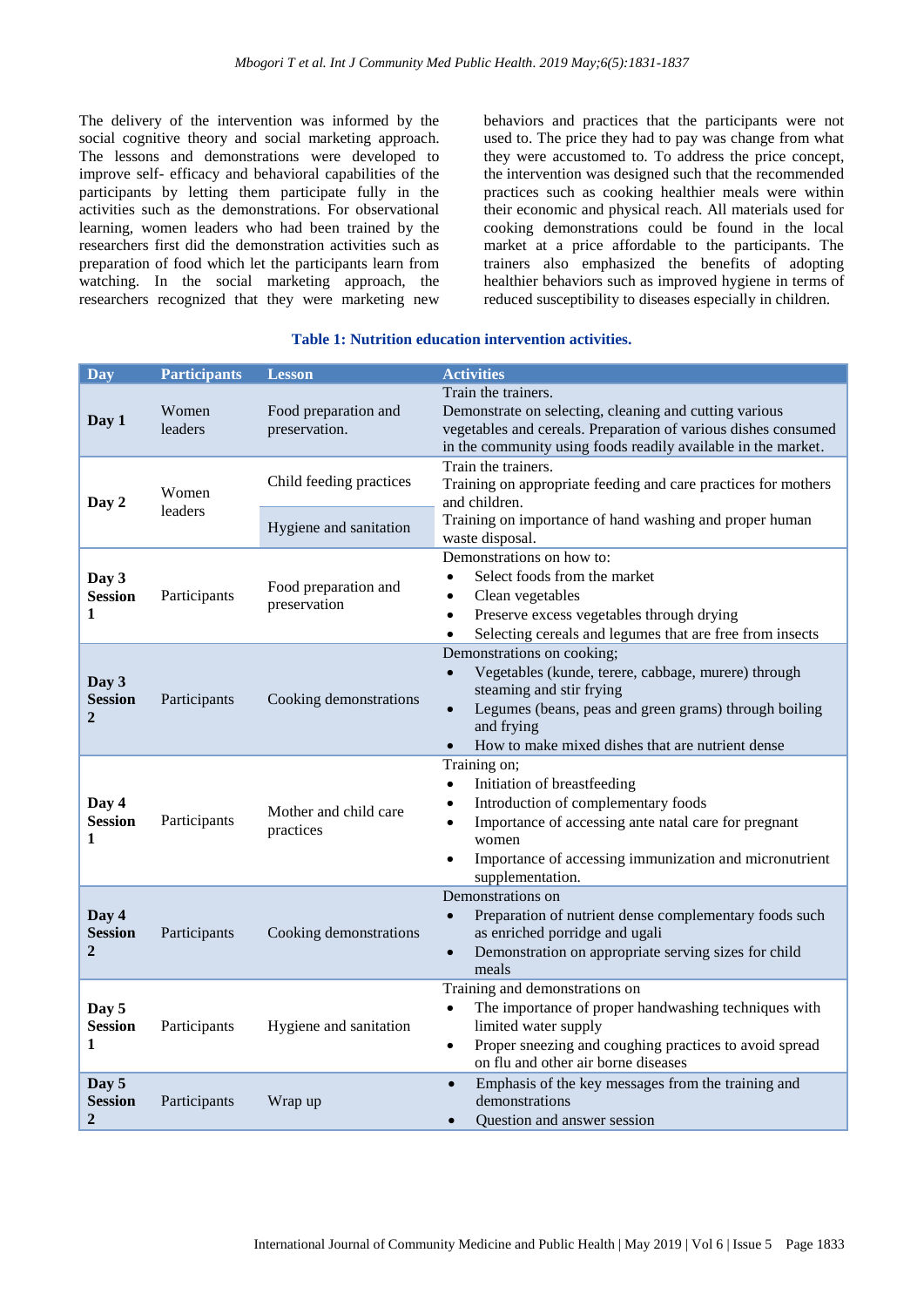The intervention was conducted for five days with two sessions each day. The first two days were used for training women leaders from Share International who assisted the researchers in training the participants and acted as the translators. The next three days were used to train the 62 participants with the developed teaching materials. Table 1 describes in detail the activities carried out every day for the five days. In brief, the intervention involved lectures and demonstrations on food selection and preparation, maternal and child care practices, and hygiene and sanitation.

Six months after administering the intervention, data were collected from the 48 returning subjects to assess any sustained change in maternal nutrition knowledge, child care practices, maternal and child dietary intake, and the nutrition status of women and children. This assessment was done at the same month and season that the baseline data was collected to minimize errors related to seasonality. The same questionnaires and anthropometric measuring tools used at baseline were used at post intervention.

# *Data analysis*

Data were summarized using descriptive statistics such as means, medians, range, and percentages. WHO-Anthro plus program was used to convert weight and height measurements of the children into Z-scores. All continuous data were tested for normality, and where normality was not achieved, transformations were made. The effect of the intervention on the nutritional status of the women and children, maternal nutritional knowledge, and child care practices was determined using paired t tests for continuous data and McNemar tests for categorical data. Non- parametric tests (Wilcoxon Rank sum test) were used for data that did not follow a normal distribution. Significance was considered at p<0.05.

#### **RESULTS**

# *Demographic characteristics at baseline*

At baseline, there were 146 participants (73 women and 73 children) were recruited for the study. Seventy-seven percent of the household heads had no formal education, and only 3% had some college education. The major source of income for most of the households (64.4%) was from making and selling brooms, baskets, charcoal, and firewood. Most (90%) households purchased food from the market, and about 6.8% (5) households relied on donations for food. On average, each household had six members. The average age of the mothers was 34.7±13.9 years, and the average age of the children was 30.1±20.2 months. Table 2 presents all the demographic characteristics of the households. Out of the 73 women who participated in the intervention, 48 returned for the six-month follow-up. There were no significant differences observed in the demographic characteristics between the returning participants and those lost to follow-up.

# **Table 2: Demographic characteristics of the study population.**

|                                    | Nadapal n=73    |                  |  |  |
|------------------------------------|-----------------|------------------|--|--|
| <b>Household head</b>              | Frequency       | $\%$             |  |  |
| Father                             | 48              | 65.8             |  |  |
| Mother                             | 20              | 27.4             |  |  |
| Grandmother                        | $\overline{c}$  | 2.7              |  |  |
| Grandfather                        | 3               | 4.1              |  |  |
| <b>Household size</b>              |                 |                  |  |  |
| Average                            | 5.86            |                  |  |  |
| <b>Education of household head</b> |                 |                  |  |  |
| None                               | $\overline{56}$ | 76.7             |  |  |
| Primary                            | 10              | 13.7             |  |  |
| Secondary                          | $\overline{4}$  | $\overline{5.5}$ |  |  |
| College                            | 3               | 4.1              |  |  |
| <b>Source of income</b>            |                 |                  |  |  |
| Farming                            | 13              | 17.8             |  |  |
| Pastoralism                        | $\overline{5}$  | 6.8              |  |  |
| Formal employment                  | $\overline{2}$  | 2.7              |  |  |
| Small business                     | 47              | 64.4             |  |  |
| Donations                          | 5               | 6.8              |  |  |
| <b>Source of food</b>              |                 |                  |  |  |
| Own produce                        | 1               | 1.4              |  |  |
| Buying from market                 | 66              | 90.4             |  |  |
| Donations                          | 5               | 6.8              |  |  |
| Wild foods                         | $\mathbf{1}$    | 1.4              |  |  |
| Own a farm                         |                 |                  |  |  |
| Yes                                | 42              | 57.5             |  |  |
| No                                 | 31              | 42.5             |  |  |
| <b>Own livestock</b>               |                 |                  |  |  |
| Yes                                | 45              | 61.6             |  |  |
| N <sub>o</sub>                     | 28              | 38.4             |  |  |
| <b>Source of drinking water</b>    |                 |                  |  |  |
| <b>Borehole</b>                    | 42              | 57.5             |  |  |
| Rain                               | 3               | 4.1              |  |  |
| River                              |                 |                  |  |  |
| Well                               | 23              | 38.4             |  |  |
| Type of cooking fuel               |                 |                  |  |  |
| Wood                               | 71              | 97.3             |  |  |
| Kerosene                           | $\overline{2}$  | 2.7              |  |  |

#### *Effect of intervention*

#### *Maternal nutrition knowledge*

Maternal knowledge on the duration of exclusive breastfeeding significantly improved after the intervention ( $p=0.004$ ). At baseline, 68% of the 48 mothers were able to identify six months as the recommended period for exclusive breastfeeding while after the intervention, 91% of the mothers identified the recommended duration for exclusive breastfeeding. Similarly, knowledge on the recommended composition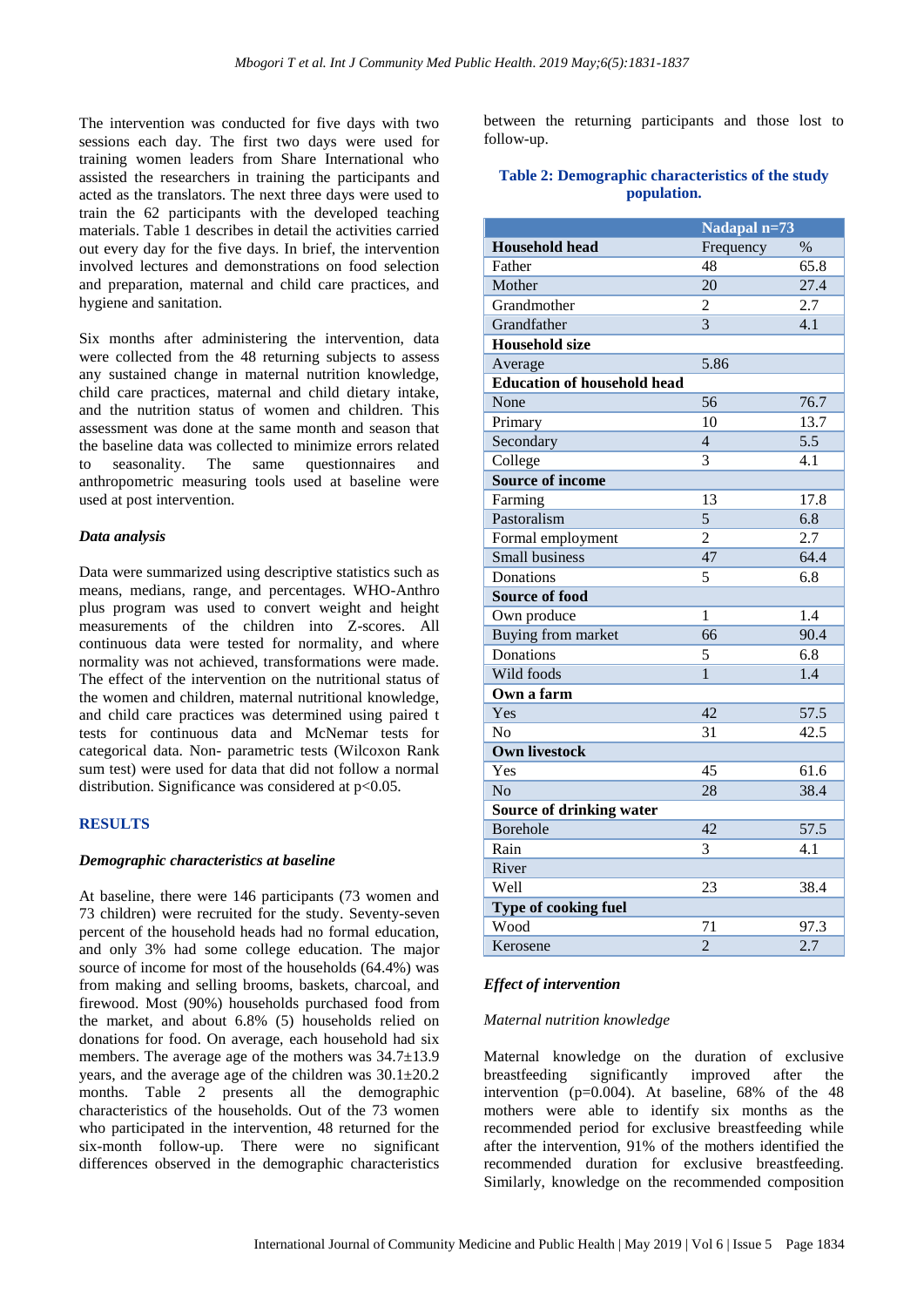of complementary foods improved after the intervention. At baseline, only 16% of the 48 mothers were able to identify a nutrient dense complementary food. This percentage significantly increased to 75% after the intervention (p<0.001). Significantly more mothers were able to report that they would increase food and fluid intake of a child with diarrhea at follow-up (95.8%) as compared to baseline (66.7%; p<0.001).

#### *Maternal dietary intake*

Calorie intake for the 48 mothers decreased at follow-up from a median of 1001 Kcal at baseline to 706 Kcal per day (p=0.05). Intake of proteins and fats also decreased as shown on Table 3. However, maternal intake of vitamin A and calcium increased significantly (p=0.001 and p=0.002, respectively), although the intake level was still below the estimated average requirements (EAR).

#### **Table 3: Change in calorie and nutrient intake of the mothers after the intervention.**

| <b>Nutrients</b>                       | <b>Baseline n=48</b><br>Median $(25^{\text{th}}, 75^{\text{th}})$ | Follow up n=48<br>Median $(25th, 75th)$ | P value |
|----------------------------------------|-------------------------------------------------------------------|-----------------------------------------|---------|
| <b>Calories (Kcal)</b>                 | 1001.2 (605.6, 1228.6)                                            | 706.2 (613.2, 1063.4)                   | 0.05    |
| Protein $(g)$                          | 25.2(14.5, 40)                                                    | 19.2(12.0, 26.6)                        | 0.01    |
| $\text{Fat}(\mathbf{g})$               | 18.9(6, 35.6)                                                     | 11.9(5.7, 19.2)                         | 0.005   |
| Carbohydrates (g)                      | 174.4 (127, 236.7)                                                | 148.8 (120.9, 220.8)                    | 0.169   |
| Calcium (mg)                           | 149.1 (15.4, 159.9)                                               | 223.9 (78.6, 375.4)                     | 0.002   |
| $\Gamma$ Iron (mg)                     | 7.5(2.9, 12.4)                                                    | 5.9(3.8, 9.3)                           | 0.112   |
| $\text{Zinc} \left( \text{mg} \right)$ | 4.6(2.3, 5.8)                                                     | 3.1(2.3, 5.2)                           | 0.176   |
| Folate $(\mu g)$                       | 457.6 (204.2, 882.9)                                              | 303.2 (225.2, 541.4)                    | 0.013   |
| Vitamin A (µg RE)                      | 47.6(0, 57.1)                                                     | 28.6 (139, 219)                         | 0.001   |
| Vitamin $C$ (mg)                       | 70.5 (28.2, 91.8)                                                 | 60.1(28.4, 96.6)                        | 0.599   |

**Table 4: Change in calorie and nutrient intake of the children after the intervention.**

| <b>Nutrients</b>                       | <b>Baseline n=45</b><br>Median $(25th, 75th)$ | Follow-up n=45<br>Median $(25th, 75th)$ | P value |
|----------------------------------------|-----------------------------------------------|-----------------------------------------|---------|
| <b>Calories (Kcal)</b>                 | 755.4(528.9, 1063)                            | 636.6 (446.1, 887.4)                    | 0.261   |
| Protein $(g)$                          | 19.7 (9.7, 32.2)                              | 14.7(10.2, 23.5)                        | 0.119   |
| $\mathbf{Fat}(\mathbf{g})$             | 16.5(5.6, 23.1)                               | 7.9(4.3, 15.1)                          | 0.082   |
| Carbohydrates (g)                      | 157.4 (98.7, 200.3)                           | 128.6 (93.4, 170)                       | 0.246   |
| Calcium (mg)                           | 74.6(15, 149.1)                               | 173.6(75.5, 265.1)                      | 0.001   |
| $\Gamma$ Iron (mg)                     | 6.2(2.2, 9.7)                                 | 5.4(3.3, 8)                             | 0.809   |
| $\text{Zinc} \left( \text{mg} \right)$ | 2.9(1.7, 4.7)                                 | 2.7(2, 2.9)                             | 0.612   |
| Folate $(\mu g)$                       | 339.4 (123.3, 638.6)                          | 220.8(139.7, 402)                       | 0.02    |
| Vitamin $A(\mu g RE)$                  | 28.6(0, 47.6)                                 | 116.8 (20.4, 153.1)                     | 0.001   |
| Vitamin $C$ (mg)                       | 34.9(22.0, 63.6)                              | 35.2(15.9, 55.9)                        | 0.484   |

*Child dietary intake:* In children, calorie intake decreased insignificantly (636.6 Kcal) compared to baseline (755.4 Kcal). However, there was significant increase in calcium  $(p=0.001)$  and Vitamin A  $(p=0.001)$  intake in the children as shown on Table 4.

*Nutritional status:* As expected, due to the short duration post intervention, the levels of malnutrition did not change significantly after the intervention. In women underweight (BMI <18.5 kg/m<sup>2</sup>) was 41.7% at baseline, and slightly increased to 45.8% after the intervention. Similarly, in children, wasting increased from 21.7% to 26%. However, stunting and underweight levels showed a non-significant decreasing trend from 29% to 19% in stunting and 29% to 22% in underweight as shown in Figure 1.



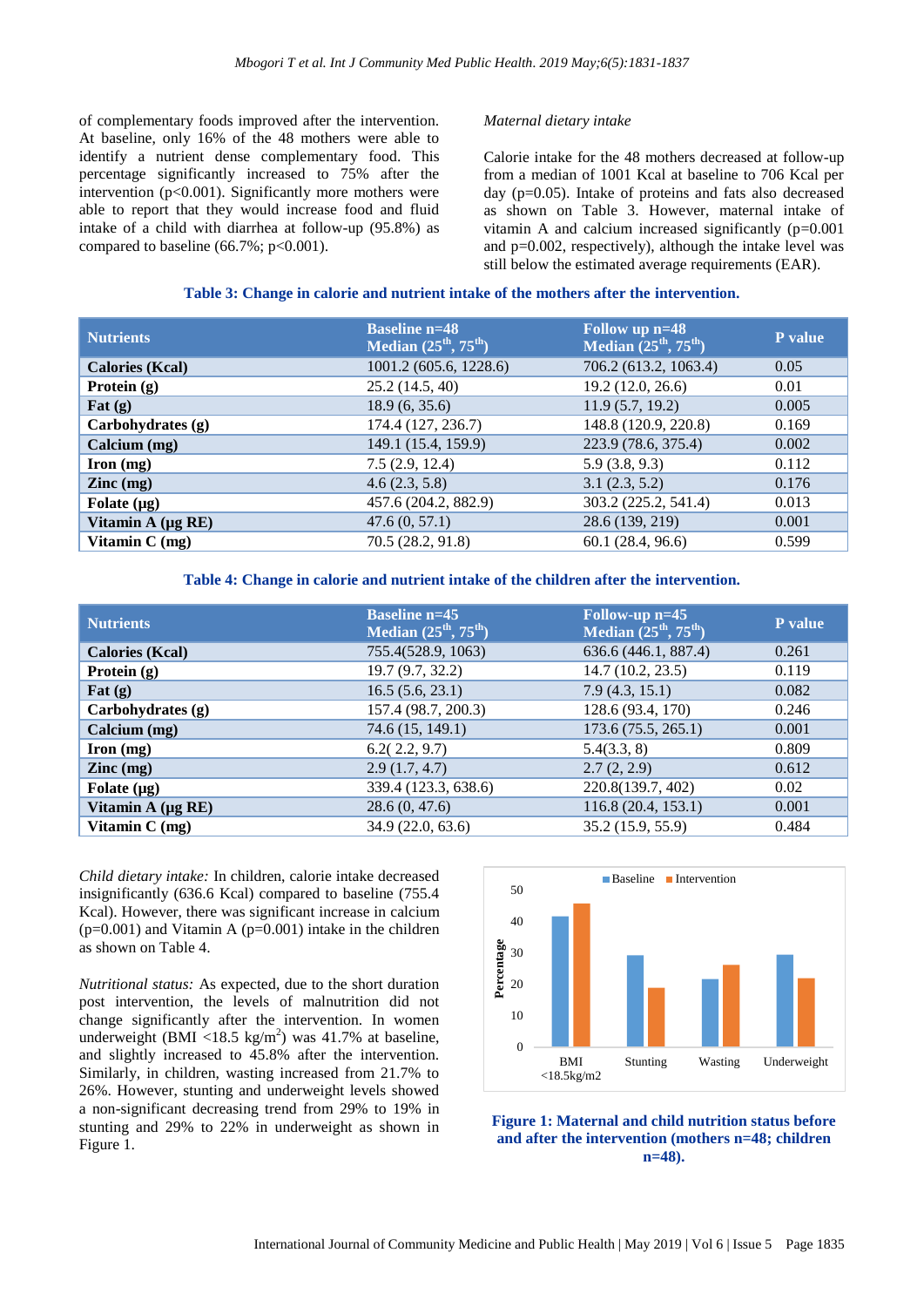### **DISCUSSION**

The purpose of the intervention was to increase maternal nutrition knowledge on appropriate child care practices such as optimal breastfeeding, complementary feeding, and hygiene and sanitation. Ultimately, improved maternal nutrition knowledge was expected to improve maternal and child care practices. It was hypothesized that those improvements would lead to reduced maternal and child malnutrition in this population. Studies with similar populations in Ghana, Mozambique and Indonesia found that nutrition education had a potential to improve child nutrition status through improving maternal nutrition knowledge.<sup>15-17</sup>

Three key components of maternal nutrition knowledge that improved significantly  $(p<0.05)$  after the intervention include: understanding the recommended duration for exclusive breastfeeding, identifying the recommended composition of complementary foods, and understanding the importance of feeding food and fluids to a child who has diarrhea. Results observed in this study agreed with other studies that have used the same approach in similar populations. 18-20 For example, a study in western Kenya that included four nutrition education sessions with cooking demonstrations among 99 women with children between 6-17 months old, found a significant improvement in maternal nutritional knowledge on dietary diversity of complementary foods.<sup>18</sup> Similarly, a study conducted in Ethiopia among 200 mother-child pairs who received two bi-monthly education sessions on breastfeeding and preparation of complementary foods using locally available foods, showed an improvement in maternal nutrition knowledge scores, especially on preparation of complementary foods.<sup>19</sup>

After the intervention in this study, there was improved dietary diversity as indicated by increased consumption of vitamin A and calcium rich foods. Other studies have shown similar results especially in vitamin A, calcium, and zinc.17-19,21 However, calorie intake did not change for both women and children. This was contrary to similar studies that found an increase in calorie intake along with improved dietary diversity.<sup>19</sup> Calorie intake was not expected to improve in this study because food availability in this population was very poor with almost all the households reporting to be food insecure.

Considering that calorie intake did not increase, nutritional status also remained the same as at baseline. Some similar studies did not find improvements in nutrition status even after improvements in dietary intake. $22,23$  Change in food intake and hence nutritional status may need a safety net intervention that would provide additional foods to the families. Due to limitations in resources, that option was beyond the scope of this study. However, there are a few studies that found improvement in nutrition status especially in children. For example, an intervention study in Yatta district in Kenya found improvements in wasting and underweight, but not stunting, in children seven months after the intervention. In that study, mothers were educated on complementary feeding of children using locally available foods as well as on hygiene and sanitation. The study also included food rations for the index child and the family. Improvement in knowledge was not measured, and it is therefore not possible to determine whether the improvement was due to the food rations or improved knowledge.<sup>24</sup>

The main strength of this study was the design of the intervention which was comprehensive and intense. Women were brought to the training center where they stayed for the three days, learning cultural relevant methods of feeding their families and general nutrition education. This arrangement ensured that they attended all the sessions for the three days. In addition, the intervention was interactive and had multiple components that included lectures, demonstrations and hands on activities. Data integrity was also ensured; all the anthropometric measurements were taken by the principal investigator, a trained nutritionist and dietitian, which minimized the measurement errors. Also, all the research assistants were adequately trained by the investigators before data collection at both baseline and follow up. Despite these strengths, there are some limitations that may limit generalization of the results. For example, dietary intake data were self-reported using 24-hour recall and food frequency questionnaires, which may have introduced social desirability bias, such as over or under reporting. In addition, although the original sample size was large, only 62 mothers were available for the threeday intervention and only 48 came back for follow up data collection.

#### **CONCLUSION**

Findings from this study suggest that nutrition education interventions aiming to improve maternal knowledge and behavior especially in breastfeeding and complementary feeding among communities such as the Turkana should be based on the needs of the community. This is due to their changing lifestyles from pastoralism to sedentarism that may have influenced their dietary habits. Another implication from this study is that to succeed in reducing maternal and child malnutrition in a food insecure environment, sustainable safety net interventions are needed especially those that improve food security and health status of the women and children. In addition, longer studies with a larger sample size are needed to determine the retention of the gained nutrition knowledge and practice especially with changes in food security of the households.

*Funding: No funding sources Conflict of interest: None declared Ethical approval: The study was approved by the Human Research Protection Program at Texas Tech University*